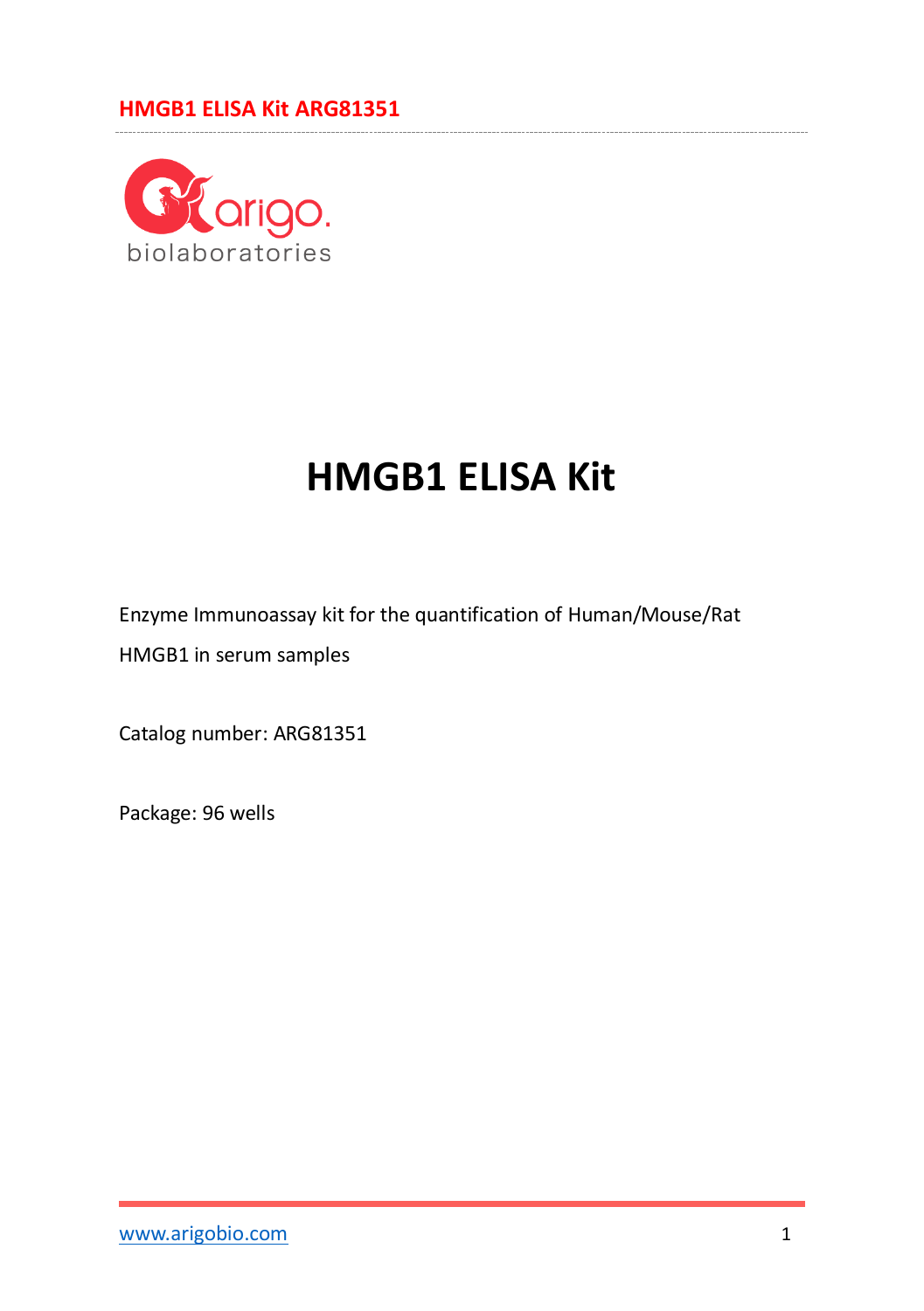## **TABLE OF CONTENTS**

| <b>SECTION</b>                             | Page |
|--------------------------------------------|------|
|                                            |      |
|                                            |      |
| MATERIALS PROVIDED & STORAGE INFORMATION 4 |      |
|                                            |      |
|                                            |      |
| SAMPLE COLLECTION & STORAGE INFORMATION  6 |      |
|                                            |      |
|                                            |      |
|                                            |      |
|                                            |      |
|                                            |      |

#### **MANUFACTURED BY:**

Arigo Biolaboratories Corporation

Address: No. 22, Ln. 227, Gongyuan Rd., Hsinchu City 300, Taiwan

Phone: +886 (3) 562 1738

Fax: +886 (3) 561 3008

Email[: info@arigobio.com](mailto:info@arigobio.com)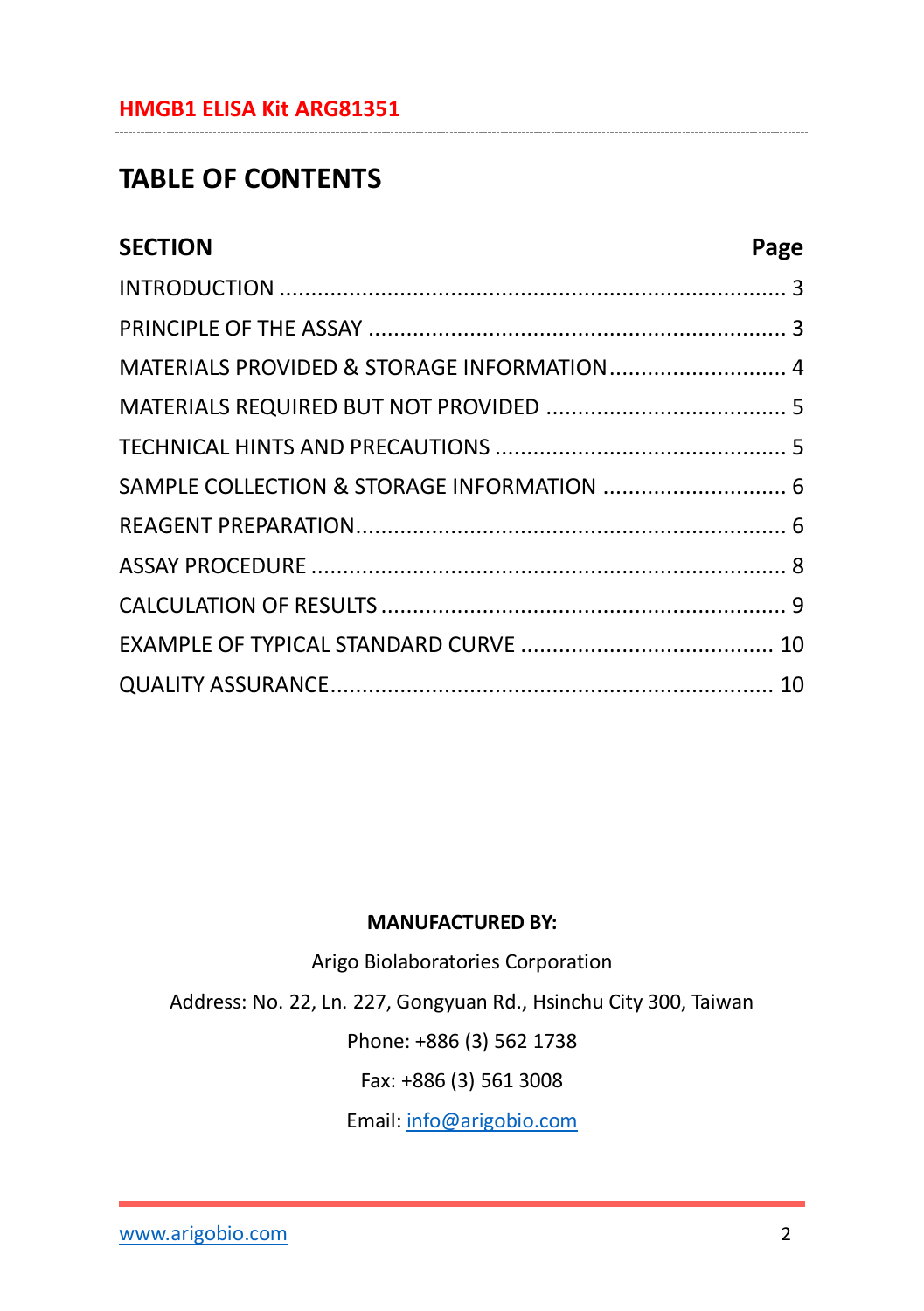#### <span id="page-2-0"></span>**INTRODUCTION**

Multifunctional redox sensitive protein with various roles in different cellular compartments. In the nucleus is one of the major chromatin-associated nonhistone proteins and acts as a DNA chaperone involved in replication, transcription, chromatin remodeling, V(D)J recombination, DNA repair and genome stability. Proposed to be a universal biosensor for nucleic acids. Promotes host inflammatory response to sterile and infectious signals and is involved in the coordination and integration of innate and adaptive immune responses. In the cytoplasm functions as sensor and/or chaperone for immunogenic nucleic acids implicating the activation of TLR9-mediated immune responses, and mediates autophagy. Acts as danger associated molecular pattern (DAMP) molecule that amplifies immune responses during tissue injury. Released to the extracellular environment can bind DNA, nucleosomes, IL-1 beta, CXCL12, AGER isoform 2/sRAGE, lipopolysaccharide (LPS) and lipoteichoic acid (LTA), and activates cells through engagement of multiple surface receptors. In the extracellular compartment fully reduced HMGB1 (released by necrosis) acts as a chemokine, disulfide HMGB1 (actively secreted) as a cytokine, and sulfonyl HMGB1 (released from apoptotic cells) promotes immunological tolerance. [provided by Uniprot]

#### <span id="page-2-1"></span>**PRINCIPLE OF THE ASSAY**

This assay employs the sandwich enzyme immunoassay technique for the detection of Human/Mouse/Rat HMGB1 in serum samples. An antibody specific for HMGB1 has been pre-coated onto a microtiter plate. Standards or samples are pipetted into the wells and any HMGB1 present is bound on the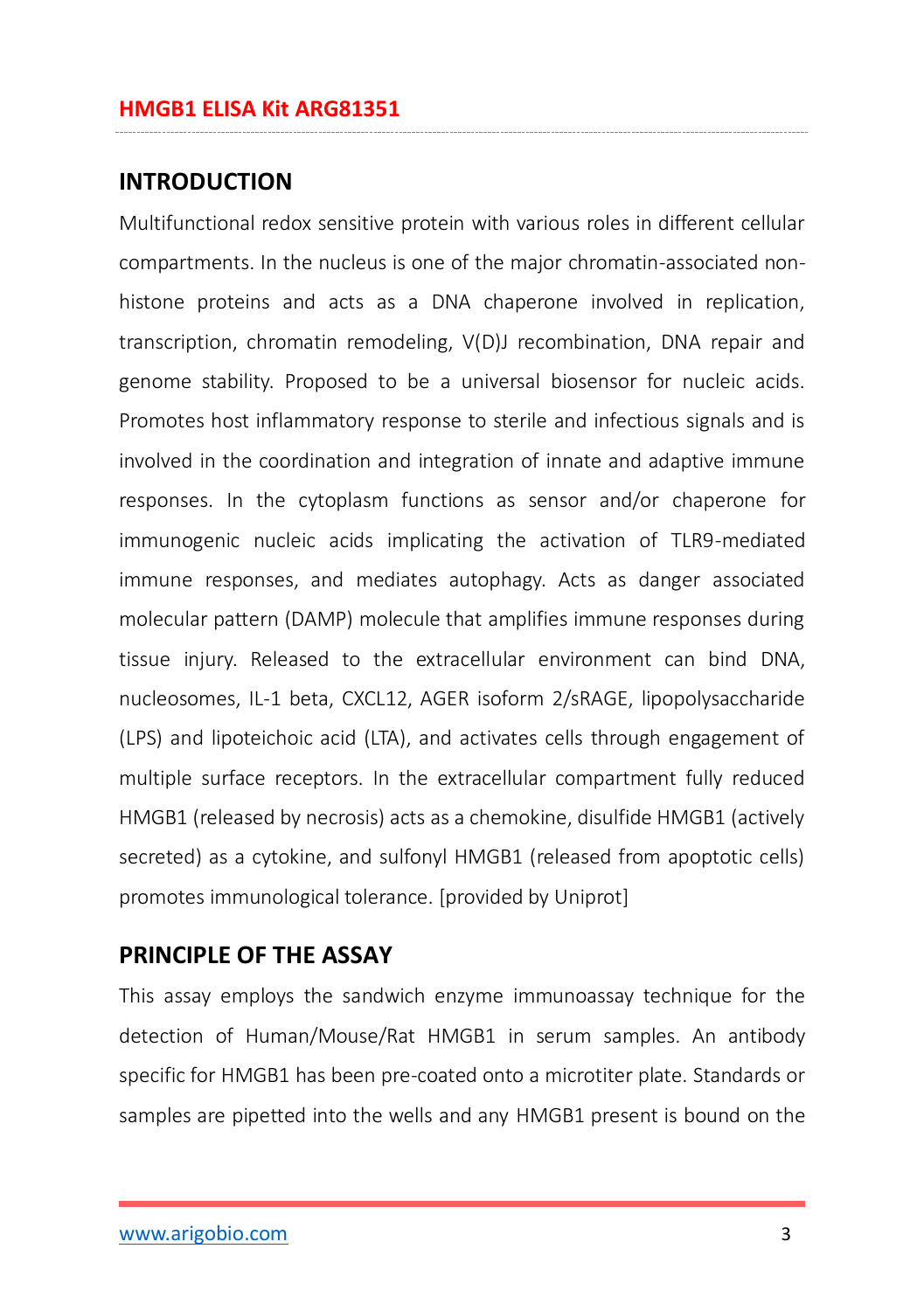plate. After washing away any unbound substances, a Horseradish Peroxidase (HRP) conjugated primary antibody binds to HMGB1 is added to each well and incubates. After washing away any unbound antibody-enzyme reagent, a substrate solution (TMB) is added to the wells and color develops in proportion to the amount of total HMGB1 bound in the initial step. The color development is stopped by the addition of acid and the intensity of the color is measured at a wavelength of 450nm ±2nm. The concentration of total HMGB1 in the sample is then determined by comparing the O.D of samples to the standard curve.

#### <span id="page-3-0"></span>**MATERIALS PROVIDED & STORAGE INFORMATION**

| Component                         | Quantity              | <b>Storage information</b>                               |
|-----------------------------------|-----------------------|----------------------------------------------------------|
| antibody-coated<br>microplate     | 12 X 8 strips         | $4^{\circ}$ C                                            |
| Standard (65 ng)                  | 1 vial                | 4°C, aliquot & store at ≤<br>-20 °C after reconstitution |
| Standard reconstitution<br>buffer | 1.1 ml (ready-to-use) | $4^{\circ}$ C                                            |
| HRP-antibody Conjugate<br>(200X)  | 65 µl                 | $4^{\circ}$ C                                            |
| Antibody diluent buffer           | 12 ml (ready-to-use)  | $4^{\circ}$ C                                            |
| Assay Buffer                      | 6 ml (ready-to-use)   | $4^{\circ}$ C                                            |
| 10X Wash buffer                   | $20 \mathrm{ml}$      | $4^{\circ}$ C                                            |
| TMB substrate                     | 12 ml (ready-to-use)  | 4°C (Protect from light)                                 |
| STOP solution                     | 6 ml (ready-to-use)   | $4^{\circ}$ C                                            |
| Plate sealer                      | 1 strips              | Room temperature                                         |

Store unopened kit at 2-8 °C. Use the kit before expiration date.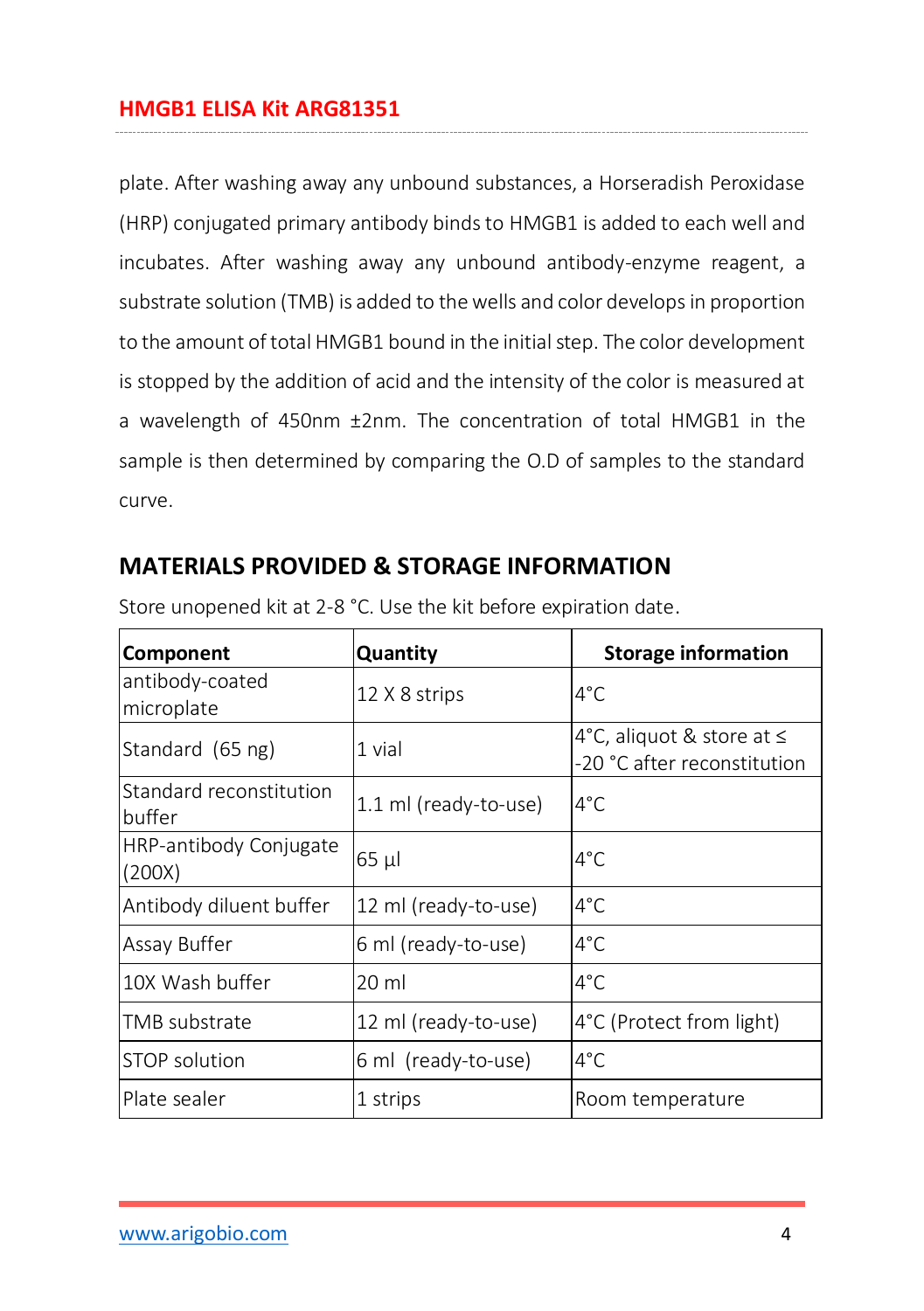## <span id="page-4-0"></span>**MATERIALS REQUIRED BUT NOT PROVIDED**

- Microplate reader capable of measuring absorbance at 450nm
- Pipettes and pipette tips
- Deionized or distilled water
- 1X PBS
- Automated microplate washer (optional)

## <span id="page-4-1"></span>**TECHNICAL HINTS AND PRECAUTIONS**

- Wear protective gloves, clothing, eye, and face protection especially while handling blood or body fluid samples.
- Store the kit at 4°C at all times.
- Briefly spin down the HRP-antibody conjugate before use.
- If crystals are observed in the 10X Wash buffer, warm to RT (not more than 50°C) until the crystals are completely dissolved. 1X Wash buffer should be prepared and stored at 4°C before use.
- Ensure complete reconstitution and dilution of reagents prior to use.
- Thoroughly mix the reagents and samples before use by agitation or swirling.
- It is highly recommended that the standards, samples and controls be assayed in duplicates.
- Change pipette tips between the addition of different reagent or samples.
- Samples contain azide cannot be assayed.
- Serum from various autoimmune diseases animals might contain HMGB1 autoantibodies which might result in interference of this assay.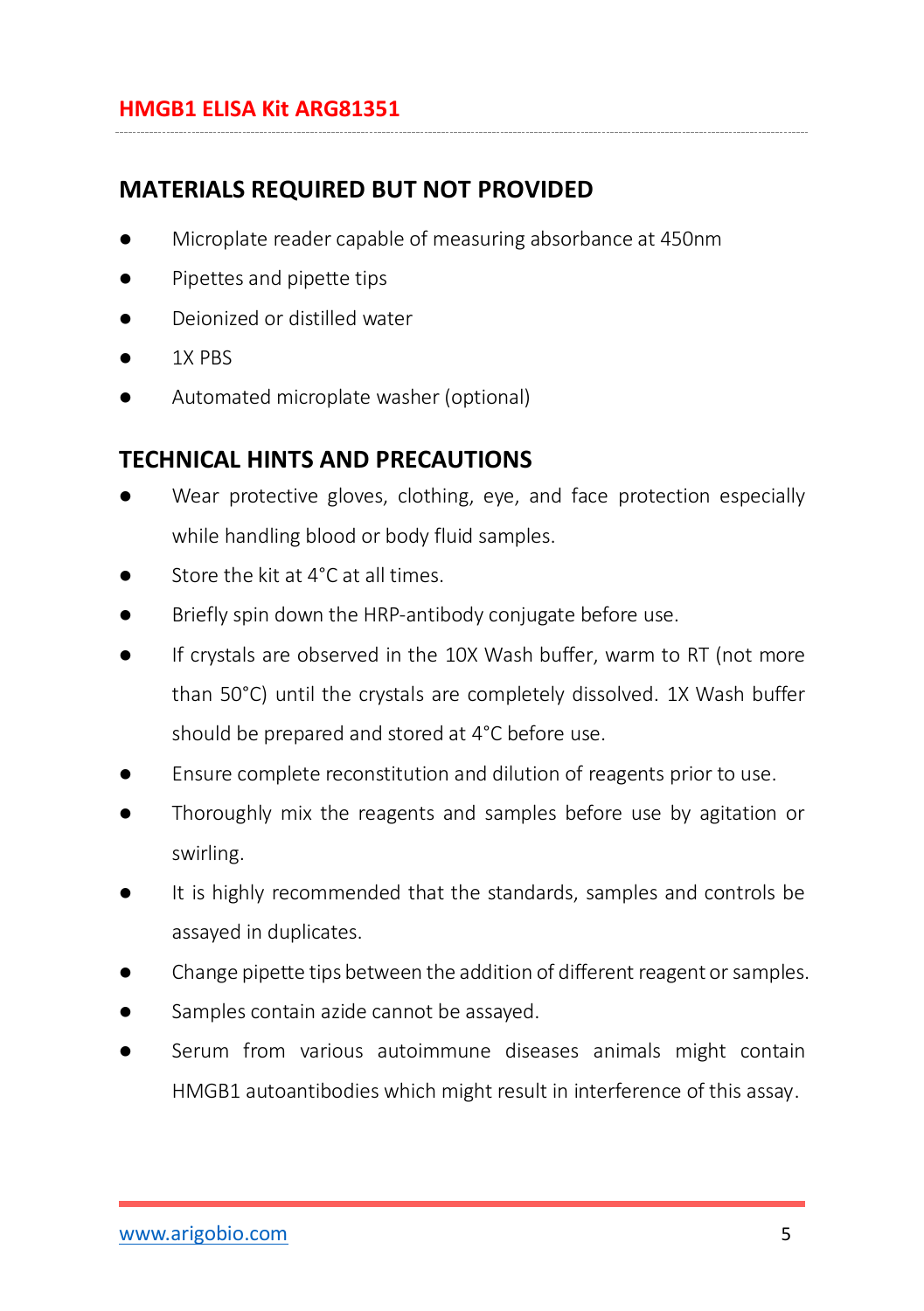## <span id="page-5-0"></span>**SAMPLE COLLECTION & STORAGE INFORMATION**

The sample collection and storage conditions listed below are intended as general guidelines. Sample stability has not been evaluated.

Serum- Use a serum separator tube (SST) and allow samples to clot for 30 minutes before centrifugation for 15 minutes at 1000 x g. Remove serum and assay immediately or aliquot and store samples at ≤ -20 °C. Avoid repeated freeze-thaw cycles.

Avoid using haemolytic, icteric or lipaemic samples and samples contain azide cannot be assayed.

## <span id="page-5-1"></span>**REAGENT PREPARATION**

Standard: Reconstitute the standard with 650 µl of Standard reconstitution buffer to yield a stock concentration of 100 ng/ml. Mix the standard by inversion or brief vortex for at least 5-10 seconds (do not vortex at high-speed) and stand for 10 minutes at RT to completely dissolve contents. Aliquot and store at ≤ -20°C for up to 2 weeks (store at -80°C is recommended, freeze-thaw the reconstituted standard for only once).

Make sure the standard is dissolved completely before making serial dilutions. The 1X PBS serves as zero standard (0 ng/ml), and the standard stock can be diluted with 1X PBS as according to the suggested concentration below: 20 ng/ml, 10 ng/ml, 5 ng/ml, 2.5 ng/ml, 1.25 ng/ml and 0.625 ng/ml.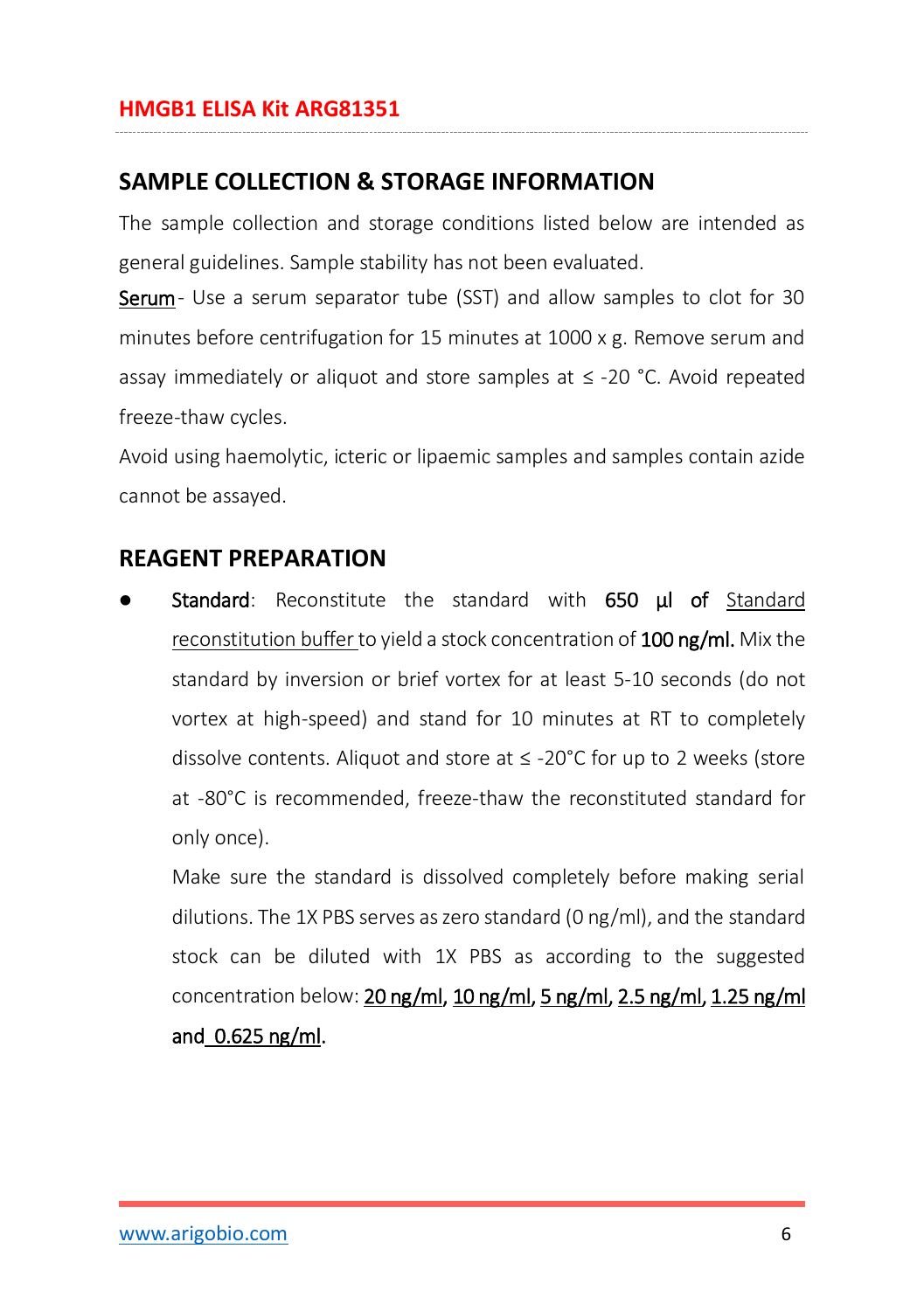| Standard       | HMGB1 Conc.<br>(ng/ml) | µl of 1X PBS | µl of standard        |
|----------------|------------------------|--------------|-----------------------|
| S <sub>6</sub> | 20                     | 400          | 100 (100 ng/ml Stock) |
| S <sub>5</sub> | 10                     | 250          | 250 (S6)              |
| S <sub>4</sub> | 5                      | 250          | 250 (S5)              |
| S <sub>3</sub> | 2.5                    | 250          | 250 (S4)              |
| S <sub>2</sub> | 1.25                   | 250          | 250 (S3)              |
| S <sub>1</sub> | 0.625                  | 250          | 250 (S2)              |
| S <sub>0</sub> |                        | 250          |                       |

Dilute HMGB1 standard as according to the table below:

- 1X Wash buffer: Dilute 10X wash buffer with distilled water to vield 1X wash buffer. The diluted Wash buffer should be stored at 4 °C.
- HRP-antibody Conjugate: Diluent 200X HRP-antibody Conjugate into Antibody diluent buffer to yield 1X Detection antibody solution. The 1XHRP-antibody Conjugate solution should be used immediately.

#### Sample:

- If the sample volume is less than 50 µl, add 1X PBS to a final volume of 50 µl, for the calculation of the concentrations this dilution factor has to be taken into account.

- If the initial assay found samples contain HMGB1 higher than the highest standard, the samples can be diluted with 1X PBS and re-assay the samples. For the calculation of the concentrations this dilution factor has to be taken into account.

Example:

- a) Dilution 1:10: 10  $\mu$  sample + 90  $\mu$  1X PBS (mix thoroughly).
- b) Dilution 1:100: 10  $\mu$ l 1:10 diluted a) + 90  $\mu$ l 1X PBS (mix thoroughly).

Note: it is recommended to do pre-test to determine the suitable dilution factor.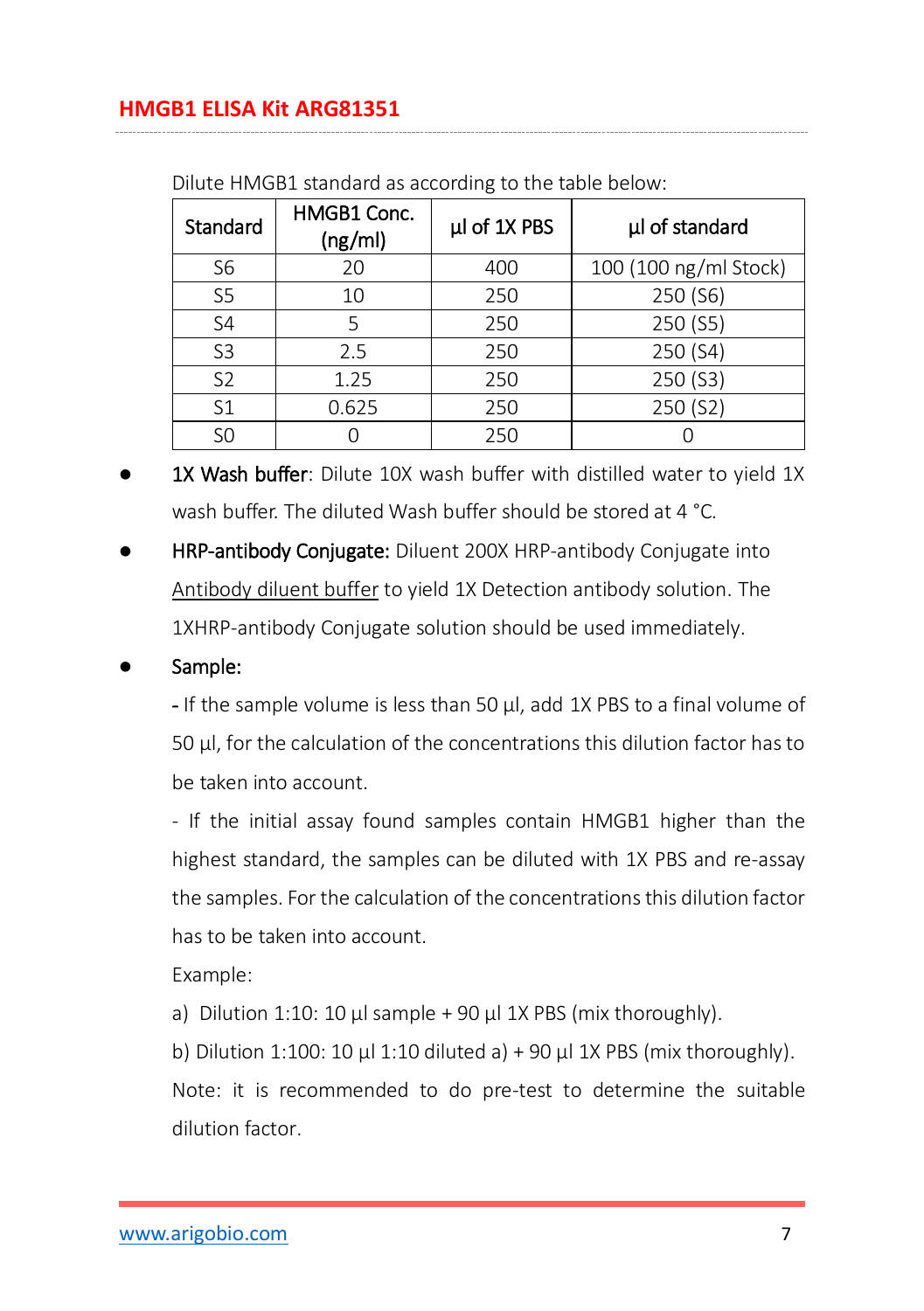## <span id="page-7-0"></span>**ASSAY PROCEDURE**

All materials except 1X wash buffer should be equilibrated to room temperature (RT) before use. Standards, samples and controls should be assayed in duplicates.

- 1. Remove excess microplate strips from the plate frame, return them to the foil pouch containing the desiccant pack, and reseal it.
- 2. Add 50 µl of standards, samples and zero controls into appropriate wells.
- 3. Add 50 **µl** of **Assay buffer** into all wells immediately. Mix thoroughly by gently shaking or tapping the plate for few seconds. Cover the plate and incubate for overnight (~16 hours is recommended) at 4°C (without shaking).
- 4. Aspirate each well and wash, repeating the process 2 times for a **total 3** washes. Wash by filling each well with 1X cold wash buffer (300 μl) using a squirt bottle, manifold dispenser, or autowasher. Complete removal of liquid at each is essential to good performance. After the last wash, remove any remaining buffer by aspirating, decanting or blotting against clean paper towels.
- 5. Add 100 µl of 1X HRP-antibody conjugate into each well. Mix thoroughly by gently shaking or tapping the plate. Cover wells and incubate for 1 hour at 37°C.
- 6. Aspirate each well and wash as step 4.
- 7. Add 100 μl of TMB substrate to each well. Incubate for 10-15 minutes at RT in dark. Substrate will change from colorless to different strengths of blue.
- 8. Add 50 µl of Stop solution to each well. The color of the solution should change from blue to yellow. Mix thoroughly by gently shaking the plate.
- 9. Read the OD with a microplate reader at 450 nm immediately.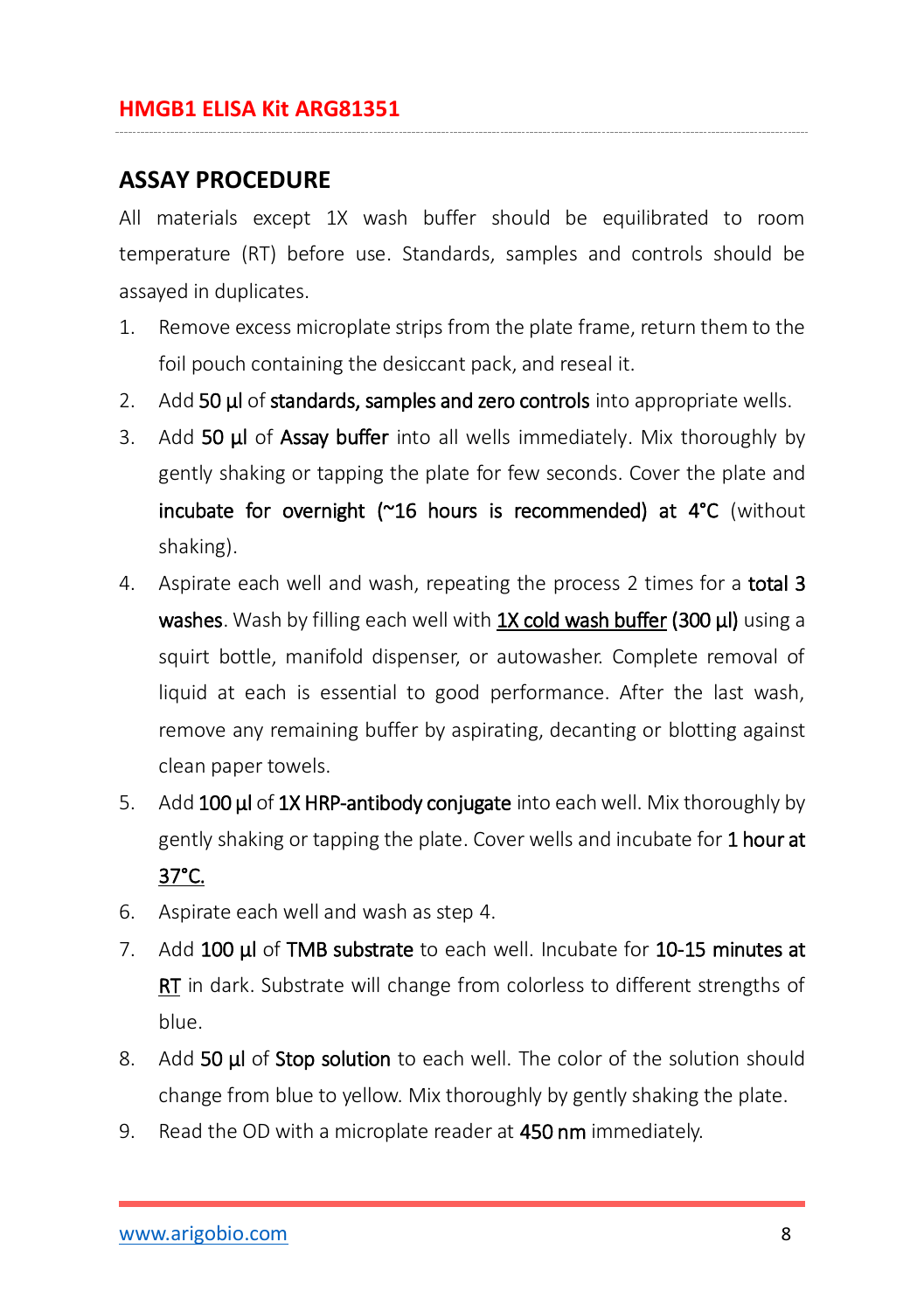## <span id="page-8-0"></span>**CALCULATION OF RESULTS**

- 1. Calculate the average absorbance values for each set of standards, controls and patient samples.
- 2. Using linear graph paper, construct a standard curve by plotting the mean absorbance obtained from each standard against its concentration with absorbance value on the vertical (Y) axis and concentration on the horizontal (X) axis.
- 3. Using the mean absorbance value for each sample determine the corresponding concentration from the standard curve.
- 4. Automated method: The results in the IFU have been calculated automatically using a 4 PL (4 Parameter Logistics) curve fit. 4 Parameter Logistics is the preferred method. Other data reduction functions may give slightly different results. The diluted samples must be further converted by the appropriate dilution factor according to the sample preparation procedure as described above.
- 5. arigo provides GainData®, an in-house development ELISA data calculator, for ELISA data result analysis. Please refer our GainData® website for details. [\(https://www.arigobio.com/elisa-analysis\)](https://www.arigobio.com/elisa-analysis)
- 6. If the samples have been diluted or concentrated, the concentration read from the standard curve must be further converted by the appropriate dilution or concentration factor according to the sample preparation procedure as described above.